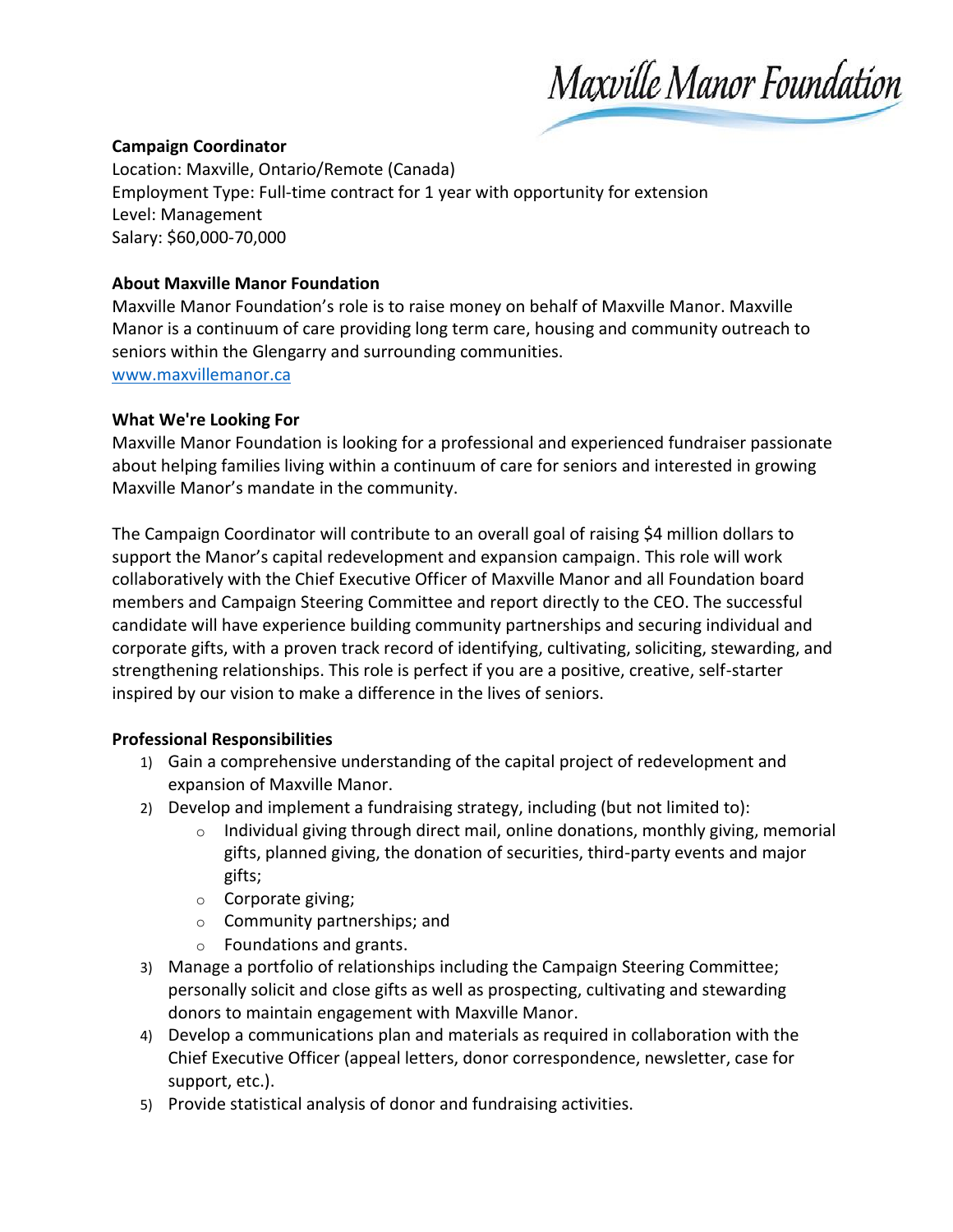- 6) Develop a stewardship strategy to recognize donors and secure strong renewal rates while enhancing the donor experience.
- 7) Cultivate existing donors to upgrade their support by converting them into long-term, high-value donors.
- 8) Leverage existing support of community partners and corporate sponsors to inspire further support from the community.
- 9) Acknowledge the importance of the contribution of others; share and celebrate success.
- 10) Manage the administrative and office operations associated with the role including starting a donor database.
- 11) Perform other duties as needed to ensure effective operations of the Campaign.

# **Our Ideal Candidate Will:**

- Possess an enthusiastic "get it done" attitude, contributing to a positive, forwardthinking environment.
- Have a minimum of 3 years' experience and a proven record of success in raising funds for non-profit organizations.
- Be able to work flexible hours inclusive of evenings and weekends depending on donor availability.
- Possess a Post-Secondary Degree or Diploma in a related field.
- Have consistent experience meeting/exceeding high-level fundraising performance metrics.
- Have a well-organized approach to donor management and developing strong partnerships.
- Possess strong project management and time management skills.
- Have experience in creating budgets and financial reports.
- Be fully literate in Word, Excel, PowerPoint and one or more fundraising database programs.
- Have excellent communication, teamwork and interpersonal skills, including the ability to work respectfully and collaboratively with various individuals.
- Possess strong writing, presentation and networking skills.
- Thrive in high energy, busy environments while maintaining professionalism and sound judgement.
- Possess knowledge of the current trends influencing the success of the LTC, rural and non-profit sector.
- Be dependable and reliable.
- Experience in managing/leading volunteers.
- Must have a valid driver's license and access to a vehicle.

## Assets

- Knowledge and experience working with donor databases.
- Experience in a virtual work setting.
- Reside or be familiar with Stormont, Dundas and Glengarry area.
- Experience in raising funds in a rural environment.